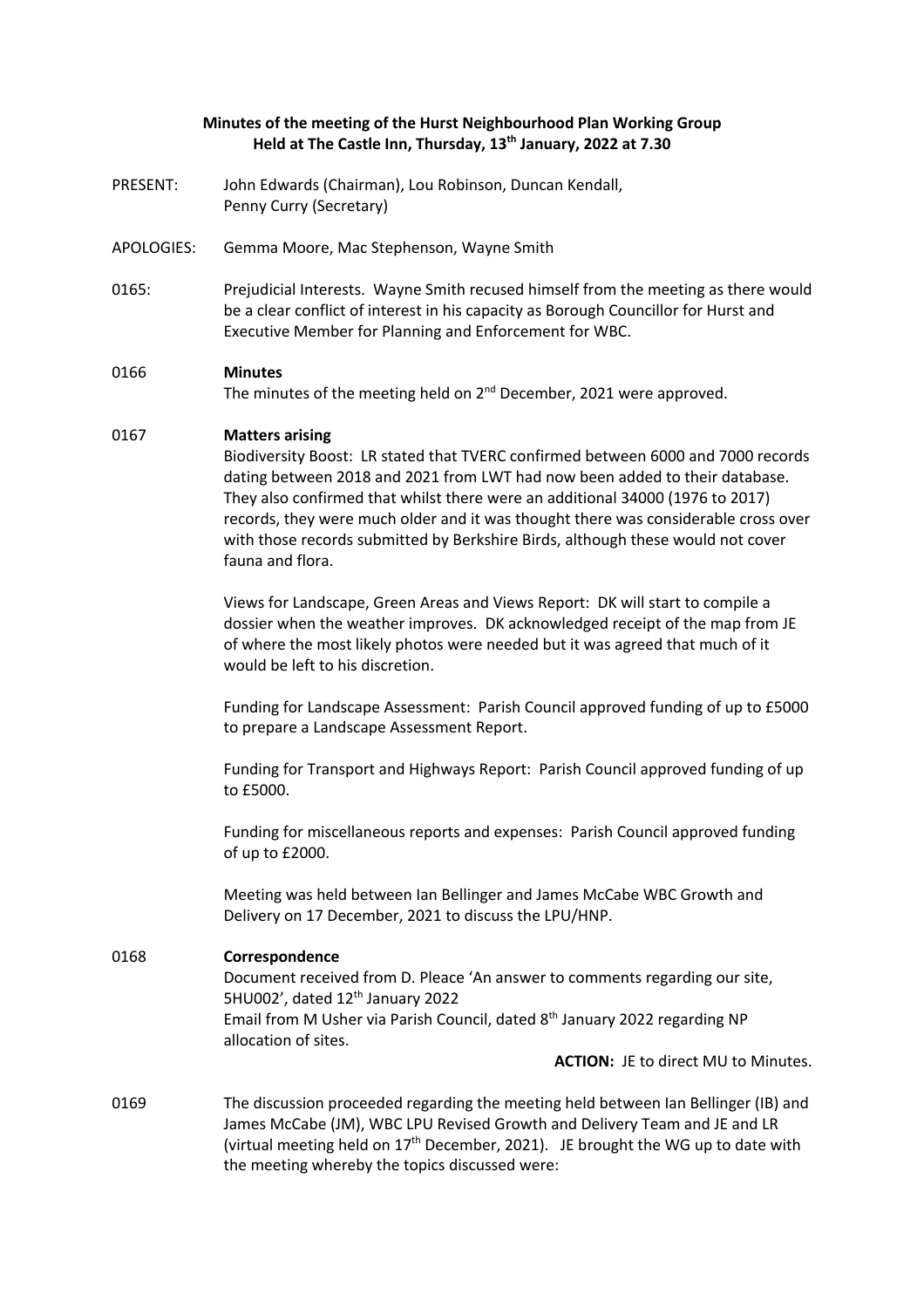- o Proposed Value Landscape Areas (PVLAs), Biodiversity Opportunity Areas (BOAs) and wildlife fragmentation/connectivity;
- o Housing Need Assessment for Hurst and Site Allocations
- o Neighbourhood Plan Development Orders
- o Wildlife Corridors/Green Corridors
- o Possibilities of Biodiversity Offsetting to Hurst
- 0170 Presentation by Deborah Pleace (DP) and John McCarthy (JM) (Landowners and developers) for allocated site 5HU002 Land adjacent to Whistley Green Cottage seeking support. A document 'An answer to comments regarding our site, 5HU002' had been previously submitted and circulated prior to the meeting. They spoke for 15 minutes encouraging us to support their allocation. DP and JM left the meeting room after their presentation.
- 0171 The meeting resumed at 2015. The following documents were tabled at the meeting to enable discussion:
	- o HELAA 2F table for Assessing Deliverability (All sites submitted in Hurst)
	- o HELAA 2D table for Assessing Availability (All sites submitted in Hurst)
	- o Sustainability Appraisal Interim Report (pp44- 45) for Hurst
	- o Table for comparison of HELAA Sites in Hurst 2c Development Potential Suitability for:
		- Land North of London Road and East of A329M (5HU051)
		- Land Adjacent to Whistley Cottage, Broadwater Lane (5HU002)
		- Land Northwest of Hogmoor Lane (5HU030)
	- o LCA C2 Hurst River Terrace (Sites 5HU002 and 5HU030)
	- o LCA I1 Ashridge Farmed Clay Lowland (Site (5HU051)
	- o Bellway Homes publicity for Amen Corner site (part)
	- o Draft document of Potential Wildlife Corridors and Green Corridors through Hurst
	- o Hurst NP Household Questionnaire responses.

The WG referred to other documents during the meeting which were relevant.

Methodology for the discussion and the decision making process was agreed by the group as follows:

- **•** The overall strategy proposed by WBC in the attainment of housing allocations
- The proposed SD site of Hall Farm and other master planned SDL sites (Ashridge and Ruscombe)
- Housing Need in Hurst
- WBC Housing Need and Delivery for the last 5 years.
- **HNP Household Questionnaire and Community Consultations analysis and outcome**
- Numbers v. Sustainability v. Climate Emergency where do we sit?
- HELAA Assessments for allocated and some unallocated sites in Hurst
- § Biodiversity impact
- HNPWG, proposed future designation and the impact of the allocations.

# **0172 Overall Strategy by WBC for housing allocation:**

Discussion took place and it was agreed that the overall strategy proposed by WBC was the right way to go.

# **0173 Proposed SDL Sites:**

The group considered the merits and shortcomings of the preferred SD Site (Hall Farm) and compared it to the alternative master planned SDLs of Ruscombe and Ashridge, but on the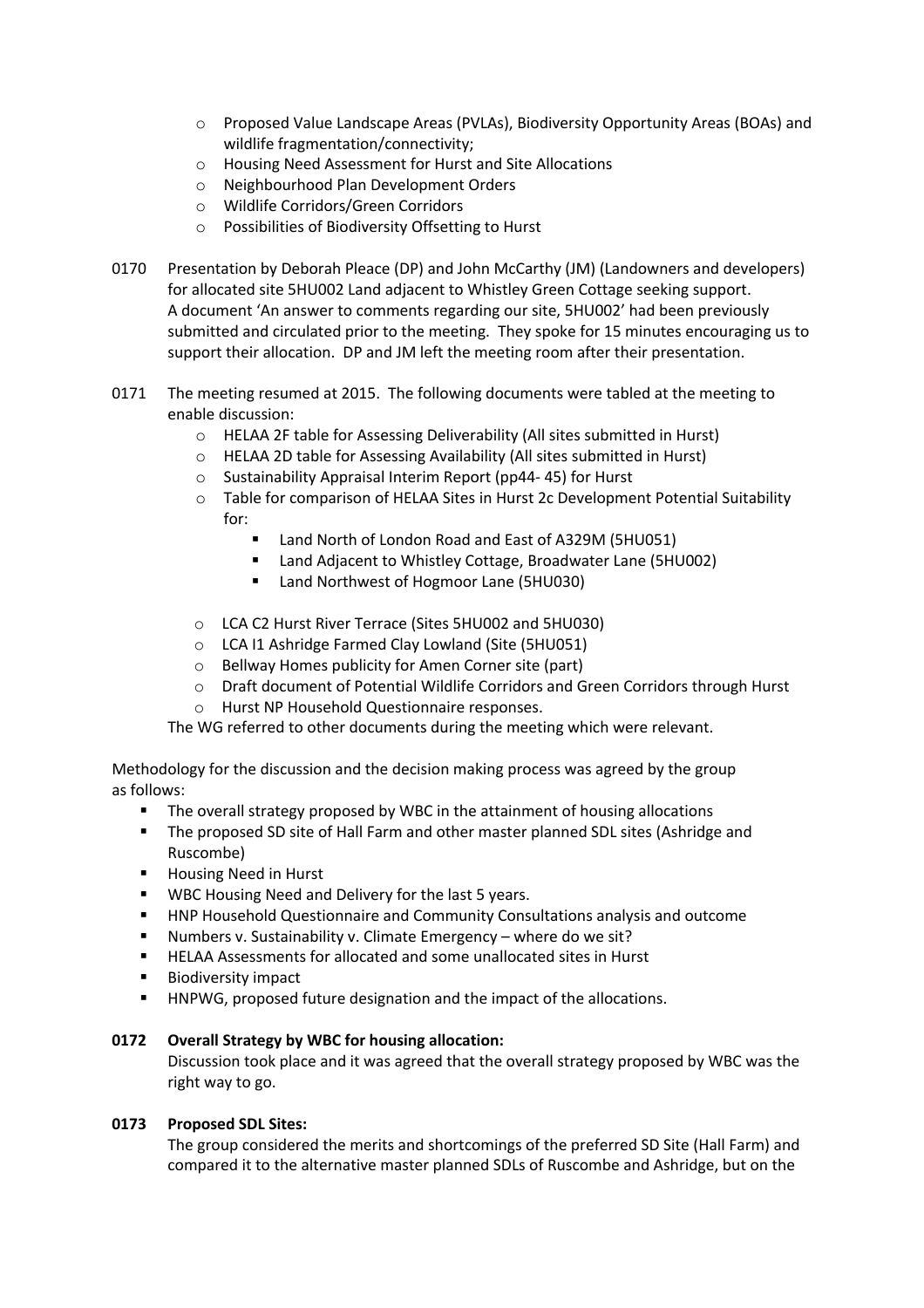basis of landscape designation, sustainability, deliverability, economic benefit and the impact on Hurst overall, Hall Farm was best.

**CONCLUSION**: The Hall Farm preferred site was the least bad of all the SDLs and the group **support** this proposal.

### **0174 Housing Need in Hurst**

The group referred to report of the meeting on the 17 December between IB/JM and JE/LR regarding specific HNA for Hurst which had been confirmed at that meeting, there was no HNA for Hurst.

**CONCLUSION:** Due to the increase from 15 dwellings for Hurst in 2019 compared to 60 dwellings in 2022, that this was purely a numbers game and 'Need' had nothing to do with the way the growth strategy for Hurst, and therefore the allocations for Hurst, had been calculated and allocated.

## **WBC Housing Need and Delivery over the last 5 years:**

A lengthy discussion took place as to the merits or otherwise of 'squeezing' 60 more dwellings into the Parish, without being harmful to the landscape character, historical character and the community of Hurst as the school and pre-school are up to capacity etc. Whilst WG appreciated that the government had imposed the housing numbers on Wokingham and deliverability is key, WBC has proven to over deliver in the last 5 years and Hurst, as a Tier 3 Limited Development Location, has contributed towards this deliverability with the Valley Nursery Development, Tape Lane Social Housing, Hinton Road Almshouses and an additional Traveller pitch in Islandstone Lane. Over the last 20 years, Hurst has delivered in excess of 100 dwellings. The HNP Household questionnaire and Community Consultations were referred to in terms of what the community wanted over the next **20** years and it is evident that many did not want any additional housing and the overall majority did not want more than 50 dwellings during that time and then only where the character of the village would not be affected.

## **Numbers v. Sustainability v. Climate Emergency – where does Hurst sit?**

A lengthy discussion ensued, and it was agreed that in light of the numerous planning applications that have been refused (past and present) on sustainability grounds, that the main settlement of Hurst and the settlement of Whistley Green are not sustainable locations, whether this is for a few dwellings or many. The justification for delivering dwellings in these settlements is in conflict with the NPPF (2021), WBCs own Climate Emergency declaration and the Environment Act (2021).

#### **0175 Allocated Sites – HELAA**

It was decided by the group at the outset, that sites 5HU002 and sites 5HU030 should be addressed separately for a number of reasons, not least because they are in two different settlements, even though WBC had chosen to 'group' them together, which the group found to be unhelpful and of some concern.

#### **0176 Discussion on Site 5HU002 Land Adjacent to Whistley Cottage, Broadwater Lane**

The HELAA 2c (2021) Suitability table was referred to but there were noted discrepancies due to the 'grouping' of this site with site 5HU030 and these were taken into account during the discussions. HELAA designated this site as '*Potentially suitable'*. Previous planning applications and the recent dismissed appeal were discussed for this

*potentially suitable* site, alongside consideration of the documents/correspondence and presentation that the landowners had given. Whistley Green Settlement is unsustainable - Site 5HU002 is outside the settlement limit and within the designated countryside. The 3 dwellings (indicated as being a farmhouse for the landowners, a three bedroom house and two bedroom single storey dwelling) would cause significant harm to the adjacent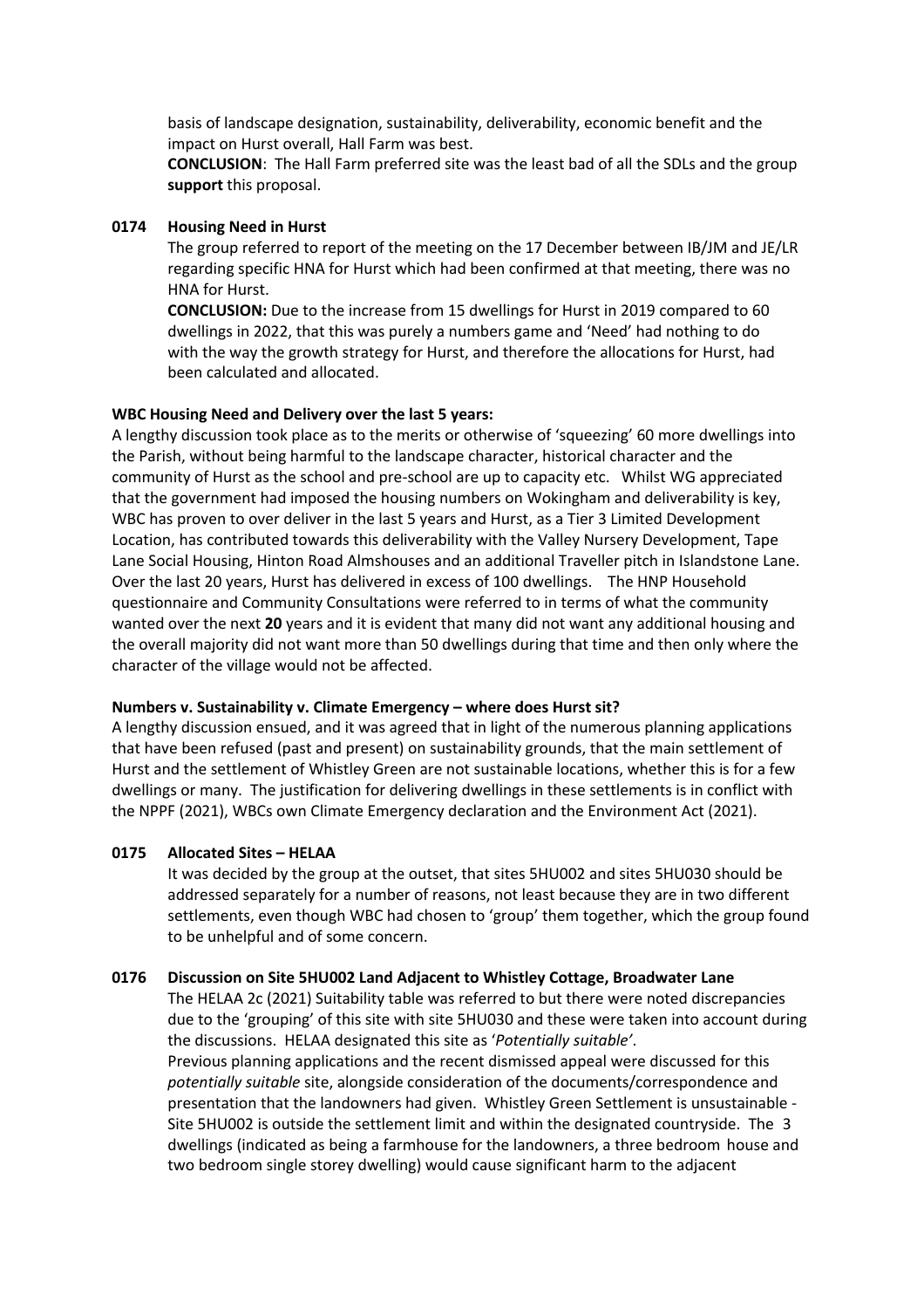designated and non-designated heritage assets (ASC), as would the significant harm to the setting of the character and landscape of the area; It would be difficult to achieve a 10% Net Biodiversity Gain on such a small plot with the considered over massing of 3 dwellings and their associated buildings of sheds, paving etc. Other considerations for this site were the potential for groundwater flooding and surface water flooding which would contribute to the already overwhelmed Thames Water Pumping Station for Hurst; Safe vehicle access to this site was considered to be an issue.

**CONCLUSION:** The group agreed NOT to support this *potentially suitable* site (5HU002).

### **0177 Discussion on Site 5HU030 – Land North West of Hogmoor Lane**

The HELAA 2c (2021) Suitability table was referred to but there were noted discrepancies due to the 'grouping' of this site with site 5HU002 and these were taken into account during the discussions. HELAA designated as *potentially suitable*.

Previous documents/correspondence and the presentation given by Dr and Mrs J Lade were considered during the discussions. The site is in the Hurst main settlement (Wards Cross) is unsustainable, outside the settlement limit and within the designated countryside. A great deal of discussion surrounded this *potentially suitable* site including its relationship with designated and non-designated heritage assets, the adjacent Green Route, the potential harm to the relevant TPOs and Veteran Trees including Root Protection Areas (RPA), the positioning of access and a possible service road behind the dwellings, and the harm to the character of the landscape and historical setting of the adjacent ASC; Flooding issues in association with the Thames Water Pumping Station and also the potential of harm from flooding caused to the designated heritage assets within close proximity; The coalescence between the settlements of Whistley Green and the Hurst Main Village Settlement.

The group discussed that any development on the *potentially suitable* 5HU030 site would compromise the only available wildlife corridor that exists between the Tape Lane/Lodge Road fields opposite (which is situated between Skomer and Elder Cottage on the opposite side of Broadwater Lane) to the fields North West of Hogmoor Lane and beyond. Any harm to wildlife corridors is contrary to NPPF (2021) S15 regarding habitat connectivity and WBCs own Biodiversity Action Plan. This particular concern was raised with IB and JM at the recent meeting who were unaware of this issue and they specifically asked the NP to highlight this in their report to them.

**CONCLUSION:** The group agreed NOT to support this *potentially suitable* site.

**0178 Discussion on site 5HU051 – Land North of London Road and East of A329M (Amen Corner)** This site is outside the settlement limit and designated within the countryside. The HELAA 2c (2021) suitability table was referred to but there were noted discrepancies which the group took into account (Including failure to mention that Binfield was 1.5 km away).

This is a 3.21 hectare site remote from all the other settlements in the parish of Hurst. It is outside the settlement limit and in designated countryside. It is adjacent to a major completed development within Bracknell Forest 'Amen Corner' (Bellway Homes) of 380 dwellings and also a SANG (which is located in Wokingham Borough). WBC allocated 45 dwellings on this, although the HELAA suggested 48 dwellings. Prior to the meeting, LR/JE had looked at BFC planning application 14/00315/OUT and concluded that the BFC density calculations for the Amen Corner site was at 35 dph, which was considered appropriate for that site. LR reported that the WBC DPL Pattern Book methodology used for their calculations are based on 50% developable area/50% open space and dwellings at 30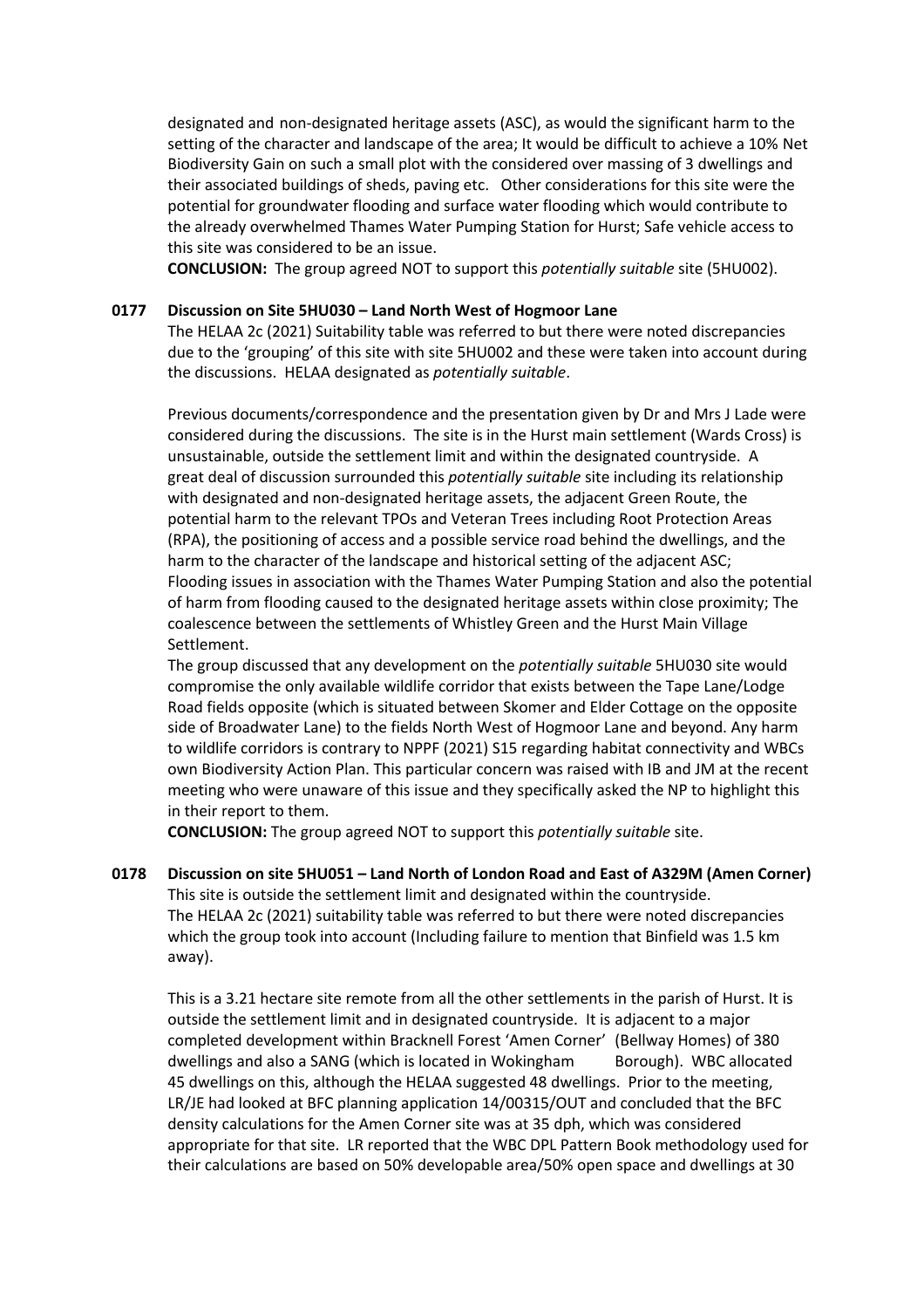dph. However, the SANG provided by WBC is not taken into account for the open space calculations for the BFC Amen Corner site, but the group considered it could be included as part of the open space calculation for site 5HU051. The Bellway Homes publicity document demonstrated how the site falls within the 380 dwellings at Amen Corner. The site is sloping and the housing would probably sensibly be grouped at the top of the site for all sorts of reasons, including being furthest away from the A329M and London Road. With a reconfiguration of the housing mix towards it being biased to the much needed 1 and 2 bedroom properties as indicated by the HNP Household Questionnaire, the group speculated that it was not unreasonable for 60 dwellings to be achieved on this site.

Looking at the sites accessibility, proximity to services and facilities, such as the neighbouring new primary school at Amen Corner, which is not at capacity, the regular bus services running from early morning to late at night every day of the week to Binfield (including Kings Academy Secondary School), Reading, Bracknell and Wokingham and the safe walking and cycling to Binfield less than 1.5 km with its shops and GP Surgery, together with the South of Amen Corner facilities (to service a further 700 new dwellings) and the introduction of the nearby promised pelican crossings the group concluded that is an eminently sustainable site.

It was agreed that any development on a greenfield site is always going to harm the biodiversity and habitat but with the close proximity of the SANG, leading on to the wider ecological networks and the additional open spaces on the nearby Amen Corner development, the working group believed that by planting trees and hedging and careful management, on the undeveloped portion of the site, it would achieve more than 10% biodiversity net gain.

**CONCLUSION:** The group **agreed to support** the allocation for site 5HU051 and would prefer an additional 15 smaller dwellings to be allocated here (making a total of 60 dwellings) which we believe would be achievable. This would then form a new separate, sustainable settlement within the Parish.

#### **0179 Other Sites that were considered Potentially Suitable by WBC:**

During the meeting with IB and JM, it was put to JE and LR that if they knew of any other sites which they considered would be preferable to the 3 sites allocated, to put this in the NP report. Alongside all of the submitted sites in Hurst for LPU, 3 sites that warranted consideration were discussed by the group:

- o 5HU006 Land to the North Side of Orchard Road, Hurst
- o 5HU0052 Land to the Rear of Vine Cottage, Orchard Road, Hurst
- o 5HU019 Land to the South of Beech Court, Wokingham Road, Hurst

**CONCLUSION:** None of the alternative sites were any more sustainable than those found to be *potentially allocated* on Broadwater Lane and therefore would be unacceptable for development. In addition, development on any of these sites would result in harm to the historical and landscape character, fragmentation of the wildlife corridors, significant biodiversity loss, loss of green space and visual amenity to the residents. It was of particular concern to the HNPWG that site 5HU0052 is also a proposed Local Wildlife Site and Biodiversity Opportunity Area and in the curtilage of a Grade II Listed Heritage Asset.